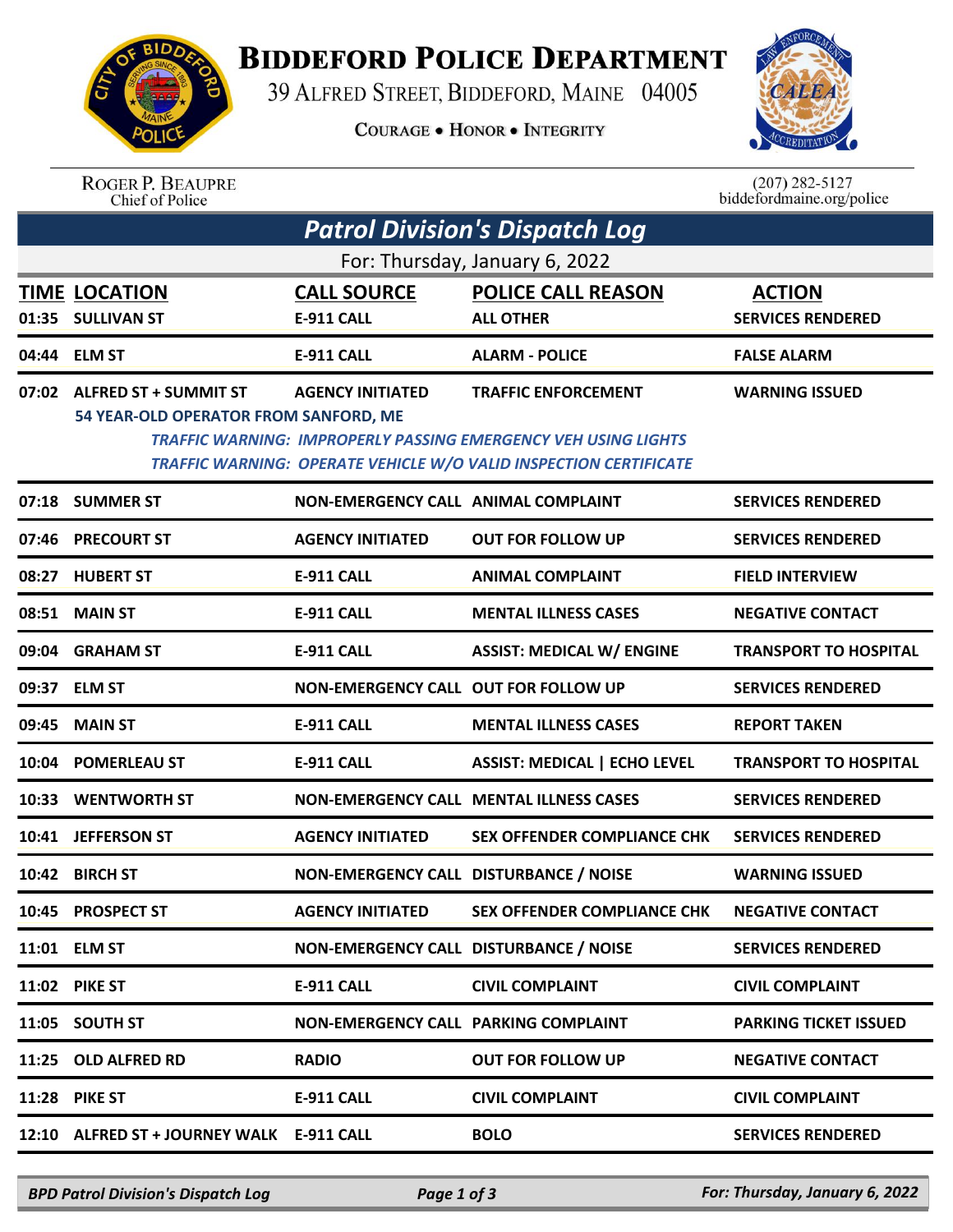|              | <b>TIME LOCATION</b>           | <b>CALL SOURCE</b>                                     | <b>POLICE CALL REASON</b>                                         | <b>ACTION</b>            |
|--------------|--------------------------------|--------------------------------------------------------|-------------------------------------------------------------------|--------------------------|
|              | 13:06 CUTTS ST                 | <b>NON-EMERGENCY CALL TRESPASSING</b>                  |                                                                   | <b>REPORT TAKEN</b>      |
| 13:06        | <b>LEMIEUX ST</b>              | <b>NON-EMERGENCY CALL CIVIL COMPLAINT</b>              |                                                                   | <b>CIVIL COMPLAINT</b>   |
| 13:09        | <b>POOL ST</b>                 | <b>AGENCY INITIATED</b>                                | <b>ANIMAL COMPLAINT</b>                                           | <b>NEGATIVE CONTACT</b>  |
| 13:15        | <b>WASHINGTON ST</b>           |                                                        | <b>NON-EMERGENCY CALL MENTAL ILLNESS CASES</b>                    | <b>SERVICES RENDERED</b> |
|              | 13:26 WILLOW RDG               | <b>AGENCY INITIATED</b>                                | <b>OUT FOR FOLLOW UP</b>                                          | <b>SERVICES RENDERED</b> |
| 13:32        | <b>GRANITE ST + ALISON AVE</b> | <b>NON-EMERGENCY CALL ALL OTHER</b>                    |                                                                   | <b>SERVICES RENDERED</b> |
| 14:02        | <b>PROCTOR RD</b>              | <b>WALK-IN AT STATION</b>                              | <b>FRAUD / SCAM</b>                                               | <b>REPORT TAKEN</b>      |
| 14:03        | <b>CATHEDRAL OAKS DR</b>       | <b>NON-EMERGENCY CALL CRIMINAL MISCHIEF</b>            |                                                                   | <b>REPORT TAKEN</b>      |
| 14:09        | <b>OLD ALFRED RD</b>           | <b>AGENCY INITIATED</b>                                | <b>OUT FOR FOLLOW UP</b>                                          | <b>NEGATIVE CONTACT</b>  |
|              | 14:14 BARRA RD                 | <b>E-911 CALL</b>                                      | 911 MISUSE                                                        | <b>SERVICES RENDERED</b> |
|              | 14:32 STATE ST                 | <b>NON-EMERGENCY CALL SUSPICION</b>                    |                                                                   | <b>SERVICES RENDERED</b> |
|              | 14:33 ALFRED ST                | <b>E-911 CALL</b>                                      | <b>VEHICLE CRASH - POLICE ONLY</b>                                | <b>STATE FORM TAKEN</b>  |
|              | 14:52 ALFRED ST                | <b>NON-EMERGENCY CALL DISABLED VEHICLE</b>             |                                                                   | <b>SERVICES RENDERED</b> |
| 15:04 ELM ST |                                | <b>AGENCY INITIATED</b>                                | <b>OUT FOR FOLLOW UP</b>                                          | <b>SERVICES RENDERED</b> |
|              | 15:11 CUTTS ST + BRADBURY ST   | <b>E-911 CALL</b>                                      | <b>FIGHTS</b>                                                     | <b>SERVICES RENDERED</b> |
| 15:23        | <b>EMMONS PL</b>               | <b>NON-EMERGENCY CALL THEFT</b>                        |                                                                   | <b>REPORT TAKEN</b>      |
|              | 15:53 CUTTS ST                 | <b>NON-EMERGENCY CALL CHECK WELFARE</b>                |                                                                   | <b>NEGATIVE CONTACT</b>  |
|              | 15:57 ALFRED ST                | <b>NON-EMERGENCY CALL CHECK WELFARE</b>                |                                                                   | <b>SUMMONS ISSUED</b>    |
|              |                                |                                                        | DEFENDANT: CAITLIN M BINETTE  AGE: 33  RESIDENT OF: BIDDEFORD, ME |                          |
|              |                                | <b>CHARGE: UNLAWFUL POSSESSION OF COCAINE (FELONY)</b> | DEFENDANT: VAUGHN S HANSON  AGE: 53  RESIDENT OF: BIDDEFORD, ME   |                          |
|              |                                | <b>CHARGE: UNLAWFUL POSSESSION OF COCAINE (FELONY)</b> |                                                                   |                          |
|              | 15:59 ALFRED ST                |                                                        | NON-EMERGENCY CALL VEHICLE CRASH - POLICE ONLY                    | <b>STATE FORM TAKEN</b>  |
|              | 16:04 ALFRED ST                |                                                        | NON-EMERGENCY CALL VEHICLE CRASH - POLICE ONLY                    | <b>SERVICES RENDERED</b> |
| 16:07        | <b>BOULDER WAY</b>             | <b>E-911 CALL</b>                                      | <b>CHECK WELFARE</b>                                              | <b>REPORT TAKEN</b>      |
|              | 16:26 FOSS ST                  | <b>WALK-IN AT STATION</b>                              | <b>ARTICLES LOST/FOUND</b>                                        | <b>REPORT TAKEN</b>      |
| 16:45        | <b>SOUTH ST</b>                | NON-EMERGENCY CALL CIVIL COMPLAINT                     |                                                                   | <b>CIVIL COMPLAINT</b>   |
| 17:02        | <b>MAIN ST</b>                 | NON-EMERGENCY CALL CIVIL COMPLAINT                     |                                                                   | <b>CIVIL COMPLAINT</b>   |
|              | 17:19 ALFRED ST                | <b>WALK-IN AT STATION</b>                              | <b>VEHICLE CRASH - POLICE ONLY</b>                                | <b>SERVICES RENDERED</b> |
|              | 17:21 HARDING ST + GRAHAM ST   | <b>AGENCY INITIATED</b>                                | <b>ASSIST CITIZEN</b>                                             | <b>SERVICES RENDERED</b> |
|              |                                |                                                        |                                                                   |                          |